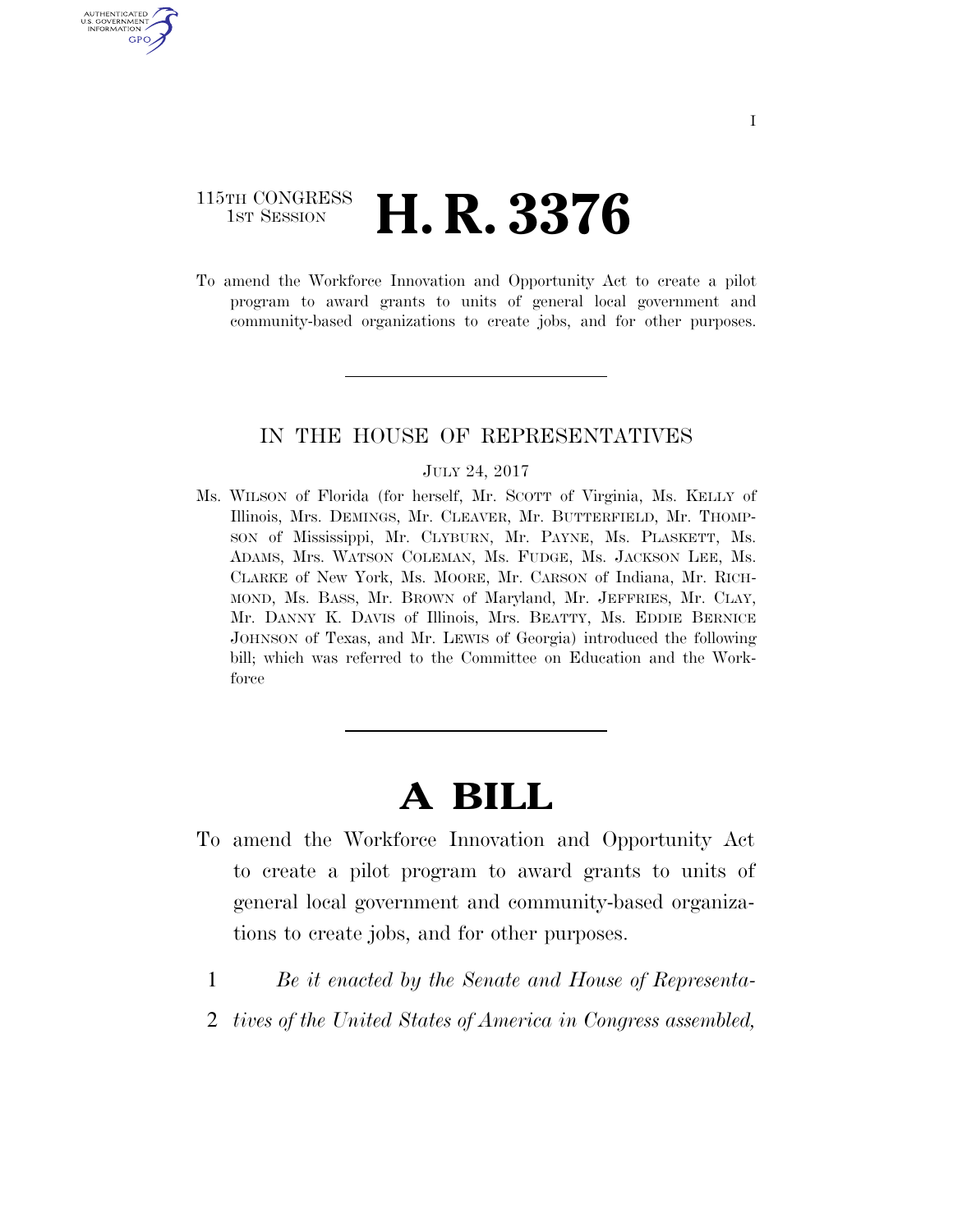### **SECTION 1. SHORT TITLE.**

 This Act may be cited as the ''Jobs Now Act of 2017''.

## **SEC. 2. GRANTS TO UNITS OF GENERAL LOCAL GOVERN-MENT.**

 Subtitle D of title I of the Workforce Innovation and Opportunity Act (29 U.S.C. 3221 et seq.) is amended by adding after section 172 the following:

### **''SEC. 173. PILOT PROGRAM.**

 ''(a) PROGRAM AUTHORIZED.—Notwithstanding sec- tion 181(e), from the amounts appropriated under sub- section (h), the Secretary shall carry out a 2-year pilot program to award grants, on a competitive basis, to units of general local government or community-based organiza- tions to retain, employ, or train employees providing a public service for a unit of general local government.

 ''(b) UNIT OF GENERAL LOCAL GOVERNMENT DE- FINED.—For purposes of this section, the term 'unit of general local government' means any general purpose po- litical subdivision of a State, or the United States Virgin Islands, Guam, American Samoa, the Commonwealth of the Northern Mariana Islands, the freely associated states of the Republic of the Marshall Islands, the Federated States of Micronesia, or the Republic of Palau, that has the power to levy taxes and spend funds, as well as general corporate and police powers.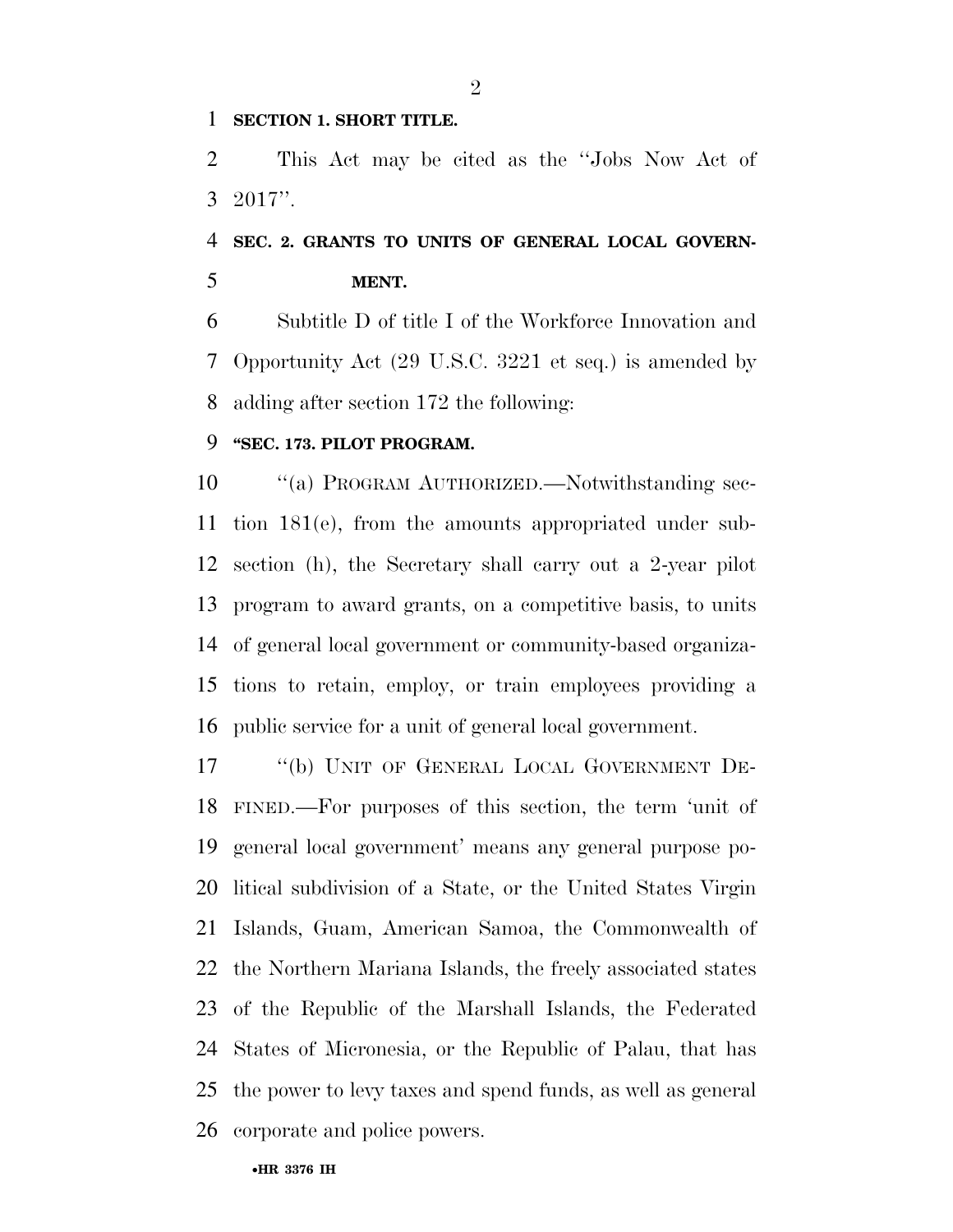| $\mathbf{1}$   | $``(e)$ USES OF FUNDS.—                             |
|----------------|-----------------------------------------------------|
| $\overline{2}$ | $``(1)$ REQUIRED USES.—                             |
| 3              | "(A) IN GENERAL.—Subject to subpara-                |
| $\overline{4}$ | graph (B), a unit of general local government       |
| 5              | or community-based organization shall use not       |
| 6              | less than 50 percent of the grant funds received    |
| 7              | under this section to-                              |
| 8              | $f'(i)$ in the case of a unit, retain em-           |
| 9              | ployees of such unit who are providing a            |
| 10             | public service for the unit and who would           |
| 11             | otherwise be laid off as a consequence of           |
| 12             | budget cuts; and                                    |
| 13             | "(ii) in the case of an organization,               |
| 14             | retain employees of the organization who            |
| 15             | are providing a public service for the unit         |
| 16             | in which the organization is located and            |
| 17             | who would otherwise be laid off as a con-           |
| 18             | sequence of budget cuts.                            |
| 19             | "(B) EXCEPTION.—In a case in which $50$             |
| 20             | percent of a grant amount received under this       |
| 21             | section would exceed the amount needed for a        |
| 22             | unit or organization to retain the employees de-    |
| 23             | scribed in subparagraph $(A)$ , the unit or organi- |
| 24             | zation may use only the amount needed to re-        |
| 25             | tain such employees for such purpose.               |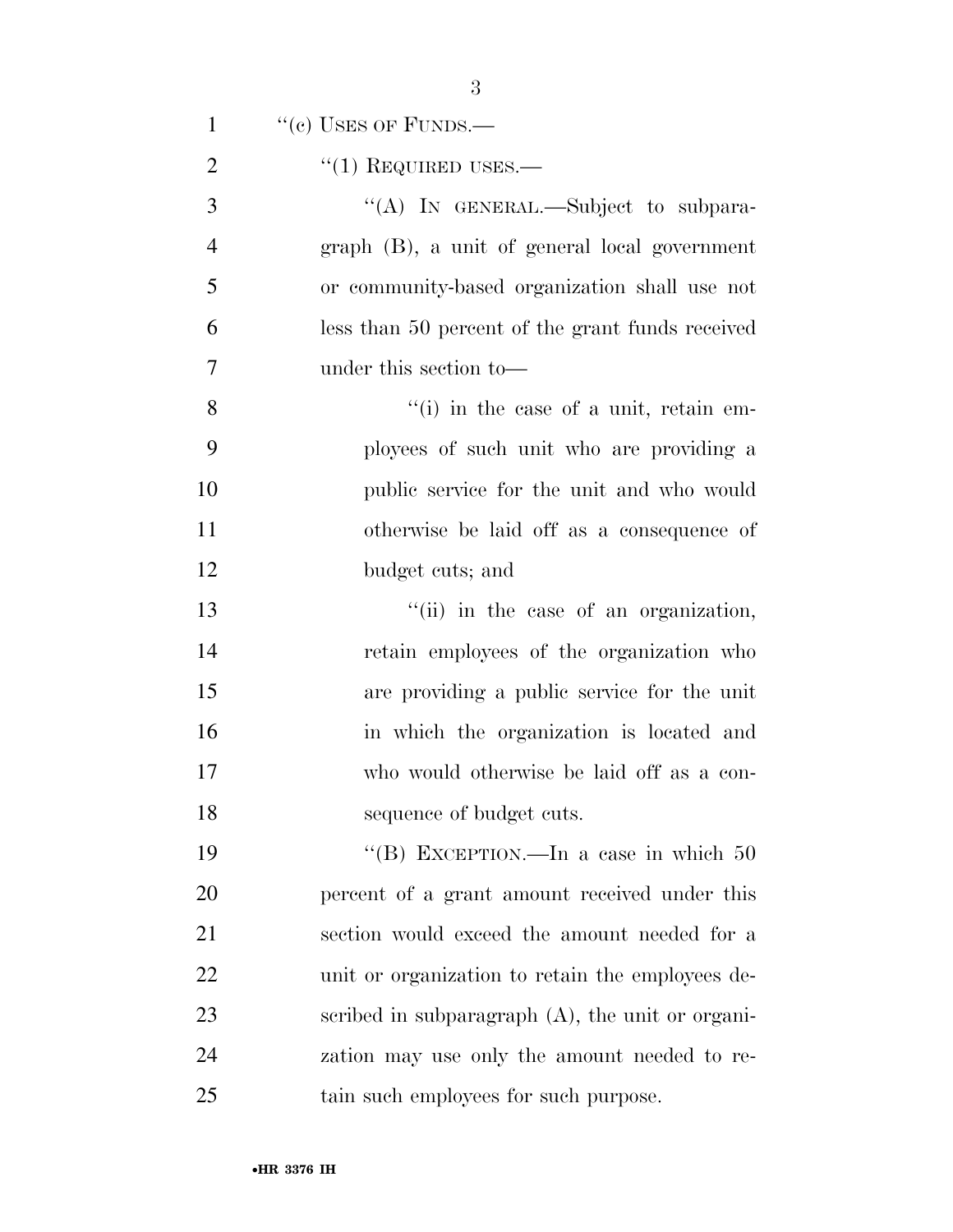| $\mathbf{1}$   | "(2) AUTHORIZED USES.—After using grant                   |
|----------------|-----------------------------------------------------------|
| $\overline{2}$ | funds received under this section in accordance with      |
| 3              | paragraph $(1)$ , a unit of general local government or   |
| $\overline{4}$ | community-based organization may use any remain-          |
| 5              | ing grant funds provided under this section to-           |
| 6              | "(A) in the case of a unit of general local               |
| 7              | government—                                               |
| 8              | "(i) employ individuals in new posi-                      |
| 9              | tions providing a public service for the                  |
| 10             | unit; or                                                  |
| 11             | "(ii) train individuals for new public                    |
| 12             | service positions for the unit; and                       |
| 13             | $\lq\lq (B)$ in the case of a community-based or-         |
| 14             | ganization—                                               |
| 15             | "(i) employ individuals in new posi-                      |
| 16             | tions that would provide a public service                 |
| 17             | for the unit in which the organization is lo-             |
| 18             | cated or services in the private sector; or               |
| 19             | "(ii) train individuals for any such po-                  |
| 20             | sitions.                                                  |
| 21             | "(d) PRIORITY FOR CERTAIN INDIVIDUALS.—The                |
| 22             | Secretary shall encourage each unit of general local gov- |
| 23             | ernment and each community-based organization receiving   |
| 24             | a grant under this section to use such grant funds to re- |
| 25             | tain, employ, or train—                                   |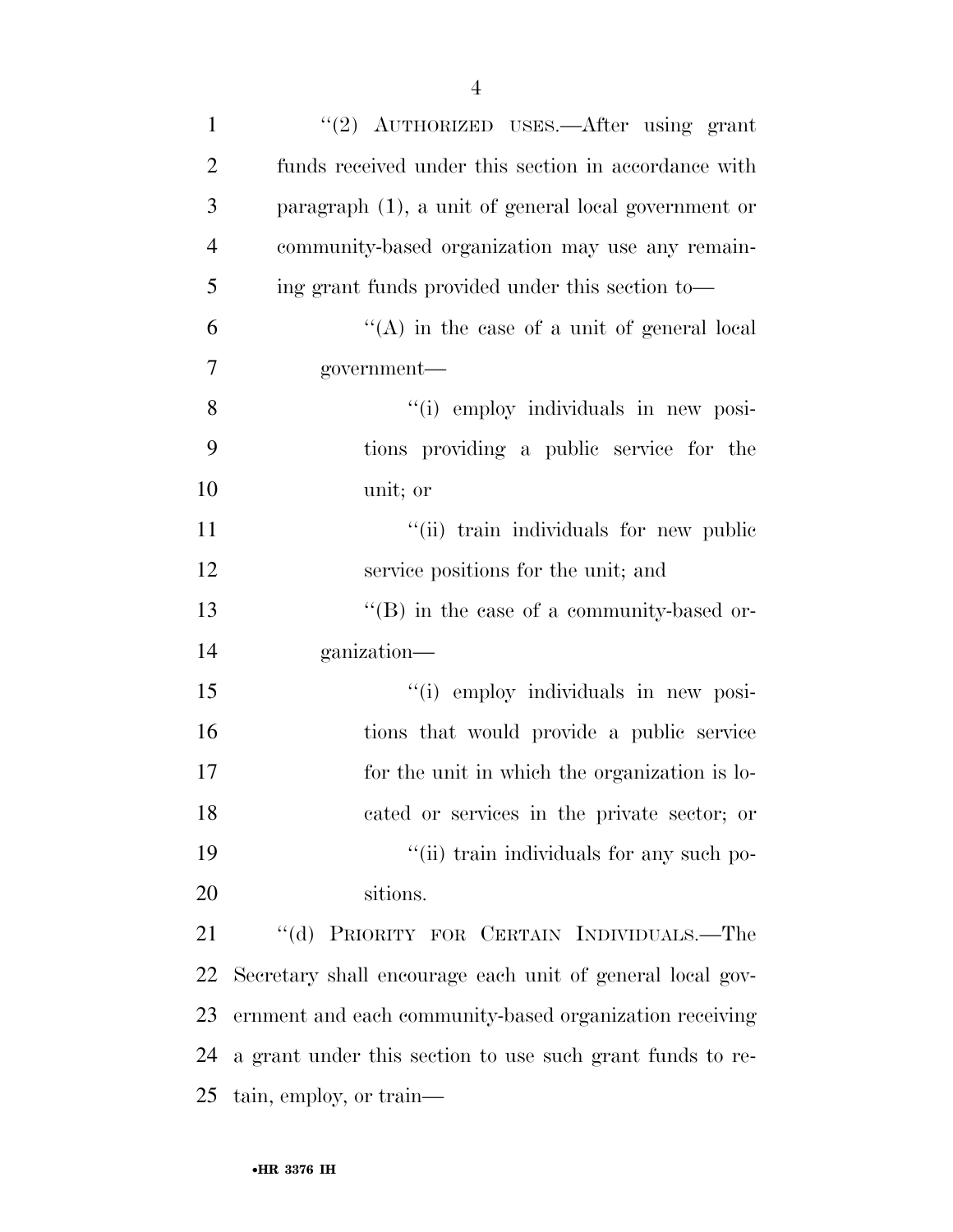| $\mathbf{1}$   | $\lq(1)$ veterans;                                      |
|----------------|---------------------------------------------------------|
| $\overline{2}$ | $\lq(2)$ individuals with disabilities;                 |
| 3              | "(3) individuals who are receiving unemploy-            |
| $\overline{4}$ | ment benefits; or                                       |
| 5              | $\lq(4)$ dislocated workers.                            |
| 6              | "(e) PRIORITY FOR CERTAIN UNITS AND ORGANIZA-           |
| 7              | TIONS.                                                  |
| 8              | "(1) UNITS.—In awarding grants to units of              |
| 9              | general local government under this section, the Sec-   |
| 10             | retary shall give priority to units of general local    |
| 11             | government with high unemployment, foreclosure,         |
| 12             | and poverty rates as compared to other units of gen-    |
| 13             | eral local government applying to receive a grant       |
| 14             | under this section.                                     |
| 15             | "(2) ORGANIZATIONS.—In awarding grants to               |
| 16             | units of general local government under this section,   |
| 17             | the Secretary shall give priority to community-based    |
| 18             | organizations located in units of general local gov-    |
| 19             | ernment with high unemployment, foreclosure, and        |
| 20             | poverty rates as compared to other units of general     |
| 21             | local government applying to receive a grant under      |
| 22             | this section.                                           |
| 23             | "(f) APPLICATION.—Each unit of general local gov-       |
| 24             | ernment or community-based organization desiring to re- |

ceive a grant under this section shall submit an application